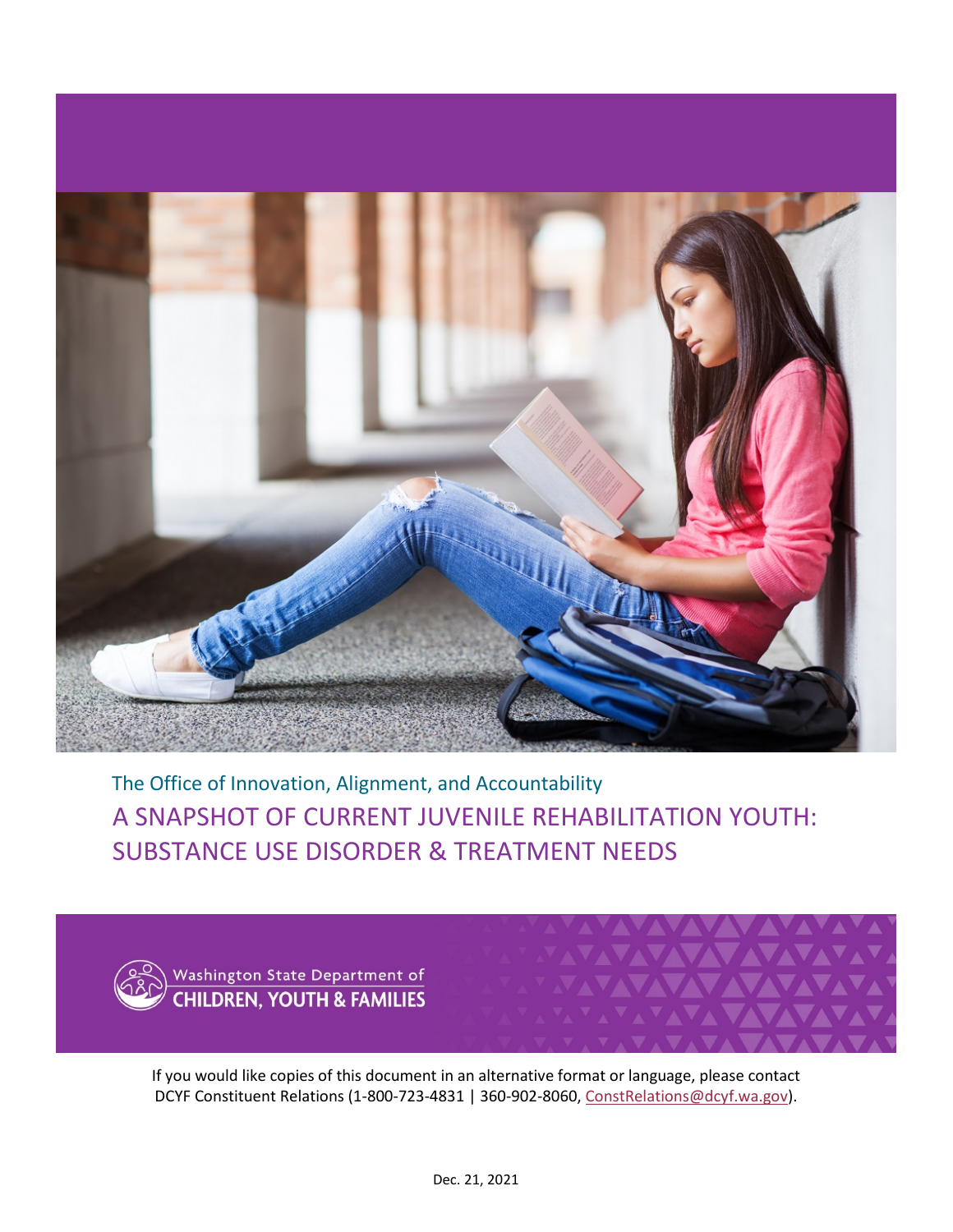

# **CONTENTS**

Cross, S. (2022). A Snapshot of Current Juvenile Rehabilitation Youth: Substance Use Disorder & Treatment Needs. Washington State Department of Children, Youth, and Families - Office of Innovation, Alignment, and Accountability.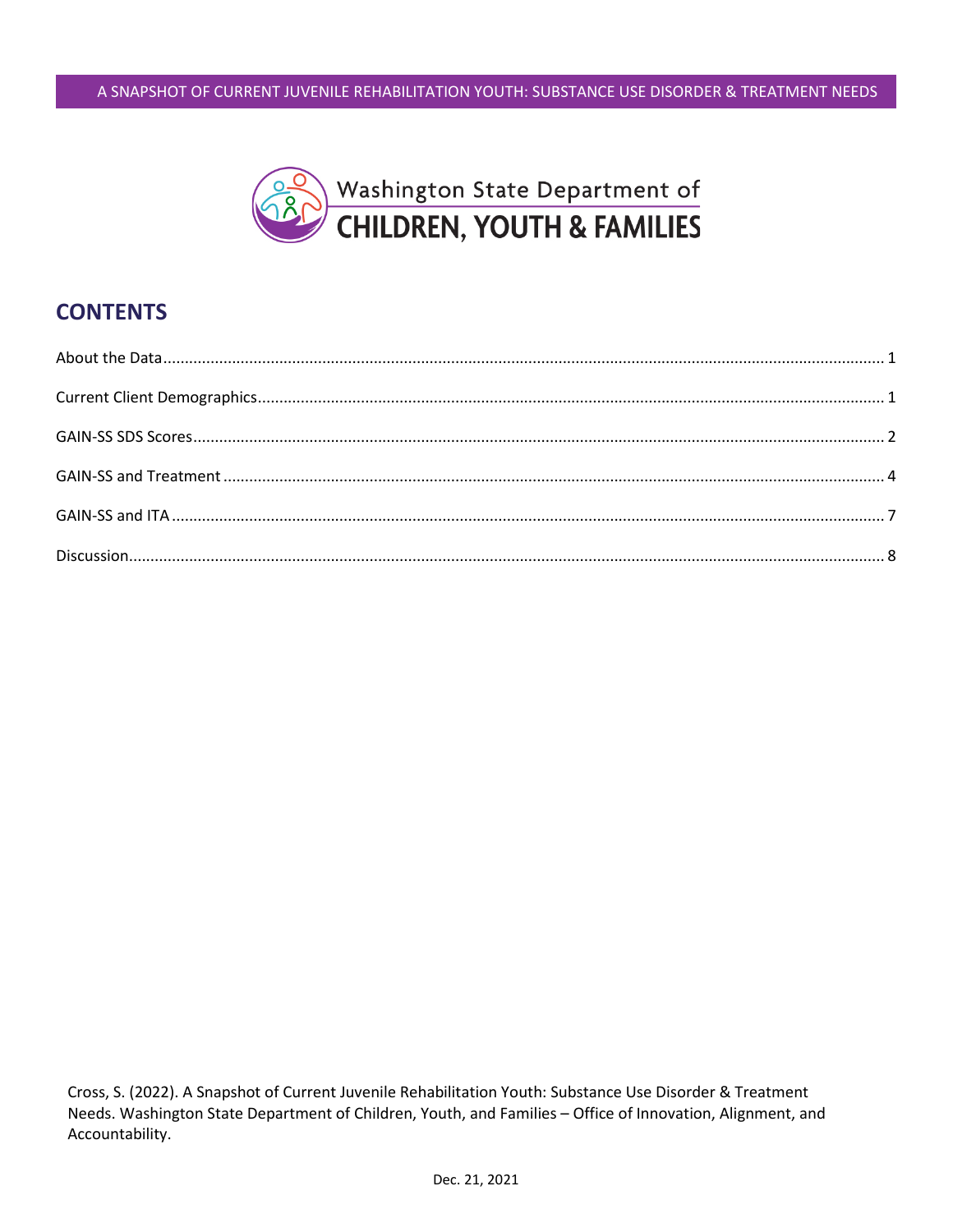## <span id="page-2-0"></span>**About the Data**

This report provides a snapshot of clients who are currently in either a Juvenile Rehabilitation (JR) institution or community facility (N=332) as of Aug. 11, 2021. Global Appraisal of Individual Needs – Short Screen (GAIN-SS) Substance Disorder Screener (SDS) scores as well as Adolescent Substance Use Assessment (ASUA) scores were examined in order to determine where a client has a substance use disorder (SUD) and treatment need. Client Activity Service Tracker (CAST) information for each client was gathered to assess whether clients have participated in previous, or are participating currently, in SUD treatment. The Integrated Treatment Assessment (ITA) was also examined for each client. The ITA is a comprehensive assessment that measures a number of criminogenic domains to provide information on risk/need and protective factors for each client. The ITA is administered using one-on-one interviewing and review of official records and is intended to be given three times (initial, reassessment, and final) throughout a client's JR obligation. This report uses domains 8A and 8B (Drug/Alcohol History and Current) of the ITA for each client. Domains 8A and 8B of the ITA ask about a client's history with drug/alcohol use and SUD treatment, as well as whether the client has used any drugs or alcohol in the past four weeks of the date the ITA is given. While the ITA is not directly connected to the GAIN-SS, ASUA, or current SUD treatment needs, it does provide an indicator of previous and current drug/alcohol use and treatment and the information obtained can be used in addition to the GAIN-SS and ASUA to provide additional insight into a client's SUD needs.

JR runs varying state-certified SUD treatment models and programs within each of the three institutions. Substance use treatment in JR provides a range of services, including assessment, education, pre-treatment, treatment, and continued care. JR currently operates one intensive inpatient program, one intensive outpatient program, and three outpatient programs, with continued care services being provided on an individual basis. Clients do not transfer institutions to receive services, but rather receive the level of treatment available at the facility they are assigned to. JR currently has a treatment capacity of 91 clients per year across three treatment models in addition to outpatient services for clients as needed. This number is an estimate and does not include clients who are receiving, or have received, treatment at community facilities, those clients receiving services on parole, or those clients receiving services through grant-funded programs.

Typically, when clients enter JR they are given the GAIN-SS within 48 hours of admission. All clients reflected in this report were eligible, based on admission date, to receive the GAIN-SS. The GAIN-SS is a short version of the Global Appraisal of Individual Needs (GAIN-I), consists of 15 questions, and takes roughly 15 minutes to complete. The GAIN-SS can quickly identify clients who may have one or more behavioral health disorders. If the client scores a 2 or above on the GAIN-SS, they are identified as having a treatment need and are then assessed by a Substance Use Dependency Professional (SUDP) using the ASUA before being referred to treatment. The ASUA is a modified version of the Adolescent Chemical Dependence Assessment (ACDA) developed by JR in 2003, and is used to identify the level of dependence (mild; moderate; severe) by substance type. The ASUA takes approximately one to two hours to administer. It is possible for a client to initially score below a 2 on the GAIN-SS, indicating no treatment need, and be given the ASUA at a later date after divulging previous or current drug/alcohol use to JR staff. Furthermore, there are differing administration practices at each institution. Of the 203 clients who scored a 0 or 1 on the GAIN-SS, 45% (N=92) were given an ASUA at a later date.

Additional information on the screening tools used in JR, as well as access to substance use treatment can be found at: [https://dcyf.wa.gov/sites/default/files/pdf/reports/SUD2019.pdf.](https://dcyf.wa.gov/sites/default/files/pdf/reports/SUD2019.pdf)

# <span id="page-2-1"></span>**Current Client Demographics**

Table 1 shows the demographic breakdown of current JR clients. The majority of JR clients are males (92.2%), Black/African American (28.3%), White (28.3%), or Hispanic (27.7%), and 18 years or older (72.3%). The majority of clients are serving a JR sentence (65.7%) as opposed to an adult sentence (34.3%), and are housed within one of the three JR institutions (75%). The anticipated average length of stay, based on admission date and estimated release date, for current clients in JR, as of Aug. 11, 2021, is 1,427 days, with the minimum stay being 48 days and the maximum being 11,206 days (approximately 30.5 years).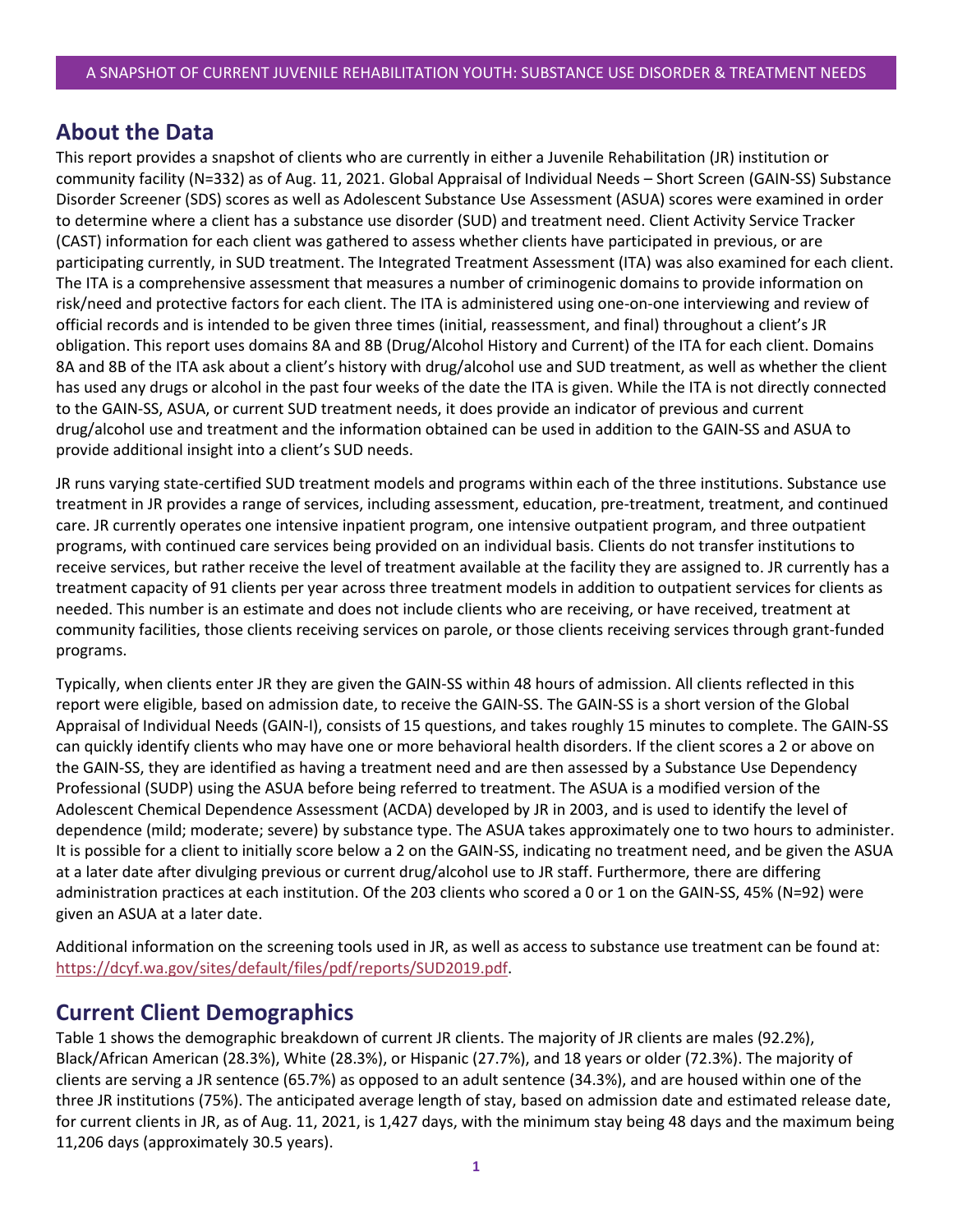#### **Table 1**

| Gender                         | Count | ℅     |
|--------------------------------|-------|-------|
| Female                         | 26    | 7.8%  |
| Male                           | 306   | 92.2% |
| Race/Ethnicity                 |       |       |
| American Indian/Alaskan Native | 26    | 7.8%  |
| Asian/Pacific Islander         | 16    | 4.8%  |
| Black/African American         | 94    | 28.3% |
| Hispanic                       | 92    | 27.7% |
| White                          | 94    | 28.3% |
| Multi-Other                    | 3     | 0.9%  |
| Unreported                     | 7     | 2.1%  |
| Age                            |       |       |
| Under 18                       | 92    | 27.7% |
| 18 and Over                    | 240   | 72.3% |

Data Source: DCYF Juvenile Rehabilitation (August 2021). Automated Client Tracking (ACT).

WSRDAC/M Reporting Standard: No; AI/AN, Multiracial included in AI/AN counts and Black/African American, Multiracial included in Black/African American counts

## <span id="page-3-0"></span>**GAIN-SS SDS Scores**

Figure 1 shows the number of clients who received each score (0 to 5) on the GAIN-SS Substance Use Disorder Screener. The majority of clients scored below a 2 (61.1%), indicating no SUD treatment need, while 39.9% of clients scored a 2 or above, indicating treatment need.



### Figure 1: Percent of Clients by GAIN-SS Score

Data Source: DCYF Juvenile Rehabilitation (August 2021). Automated Client Tracking (ACT)

Figure 2 shows the percentage of clients who scored either under 2 on the GAIN-SS or a 2 or above on the GAIN-SS Substance Use Screener, broken down by gender and race/ethnicity. The majority of males scored under 2 (62.1%) while exactly half of females scored under 2. The majority of all races/ethnicities scored under 2 with only 38.8% of clients scoring a 2 or above. The anticipated average length of stay for those clients scoring less than 2 is 1,755.5 days while the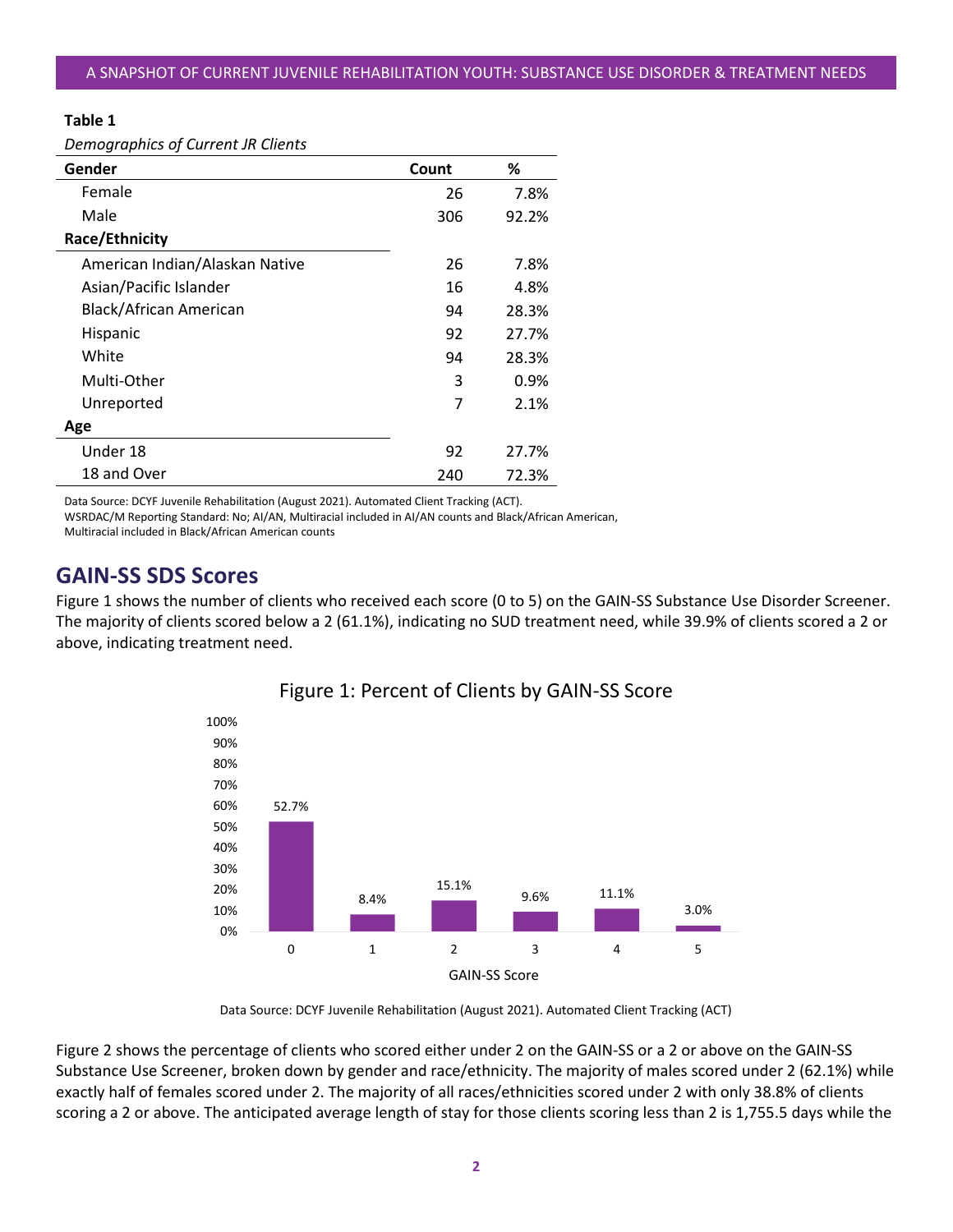anticipated average length of stay for clients who score 2 or above is 910.2 days. It is important to note that these differences in anticipated average length of stay could be due to factors such as age or offense type.





WSRDAC/M Reporting Standard: Yes; AI/AN, Multiracial included in AI/AN counts and Black/African American, Multiracial included in Black/African American counts

Figure 3 shows the percentage of clients with a 'moderate' or 'severe' ASUA score by drug type and GAIN-SS score. As stated above, it is possible for a client to initially score below a 2 on the GAIN-SS, indicating no treatment need, and be given the ASUA at a later date after divulging previous and/or current drug/alcohol use to JR staff. In all, for clients who scored under 2 on the GAIN-SS (N=203), indicating no treatment need, 92 clients were given the ASUA (45.3%). Of those 92 clients, 57 clients (62%) had at least one 'moderate' use score on the ASUA and 73 (79.3%) had at least one 'severe' use score on the ASUA, indicating possible substance use disorder that the GAIN-SS did not identify. For clients who scored a 2 or above on the GAIN-SS (N=129), indicating a treatment need, only 79 clients (61.2%) were given the ASUA. Of those 79 clients, 49 clients (62%) had at least one 'moderate' use score on the ASUA and 73 (92.4%) had at least one 'severe' use score on the ASUA. All in all, of the 171 clients who were given the ASUA, 106 clients (62%) had at least one 'moderate' use score on the ASUA and 146 (85.3%) had at least one 'severe' use score on the ASUA. The majority of clients who scored a 'moderate' or 'severe' use score on the ASUA for each individual drug type also scored a 2 or above on the GAIN-SS with the exception of clients using Cannabis and/or Sedatives/Hypnotics/Anxiolytics in which the majority of 'moderate' and/or 'severe' use clients scored under 2 on the GAIN-SS, indicating the GAIN-SS is not correctly identifying these clients as having a treatment need.

Data Source: DCYF Juvenile Rehabilitation (August 2021). Automated Client Tracking (ACT)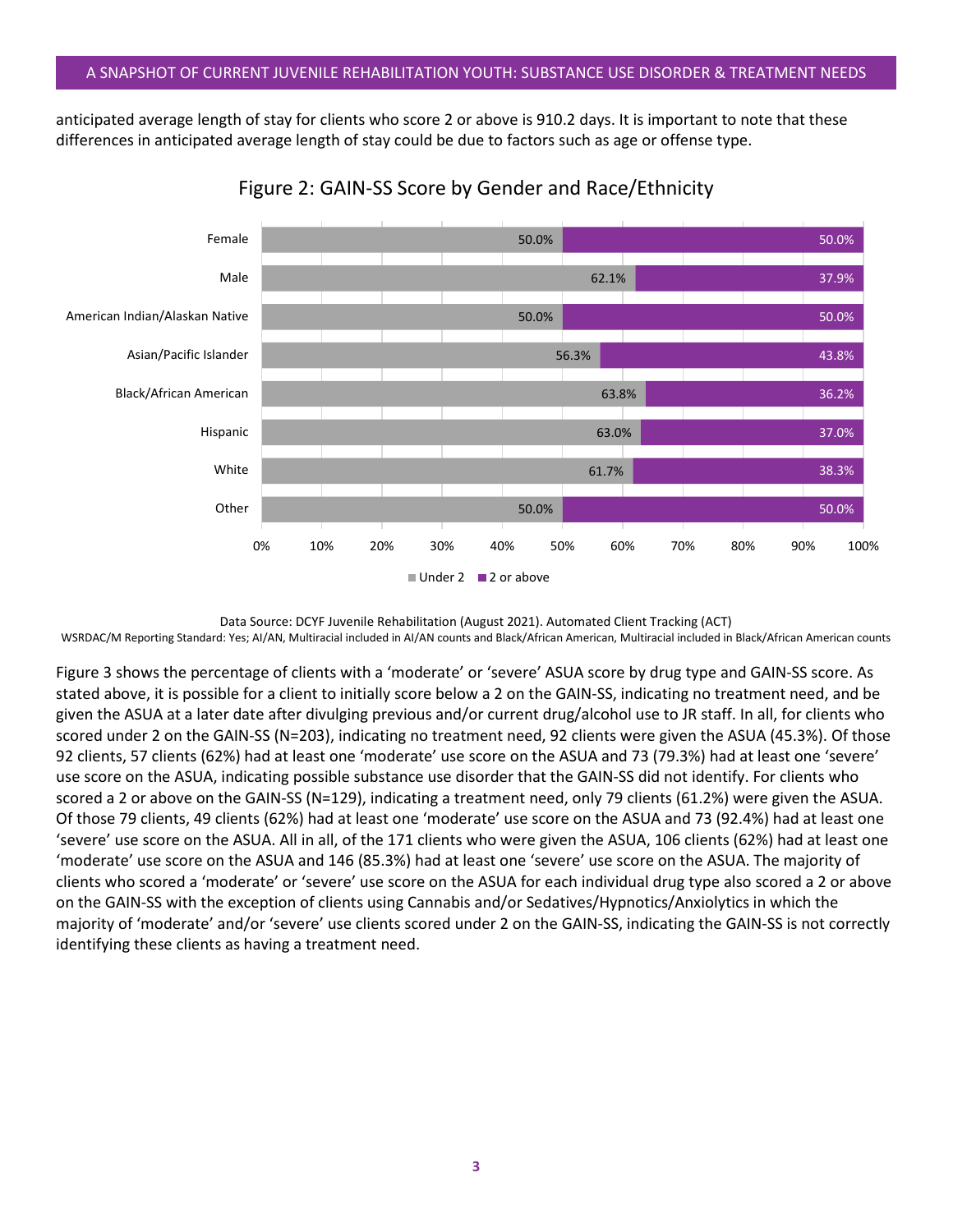



Data Source: DCYF Juvenile Rehabilitation (August 2021). Automated Client Tracking (ACT) (ACT).

# <span id="page-5-0"></span>**GAIN-SS and Treatment**

Figure 4 shows the percentage of clients who have received or are currently receiving SUD treatment by GAIN-SS score in addition to the percentage of clients who have currently received no SUD treatment. The majority of clients who scored a 2 or above (indicating treatment need) have not received SUD treatment (64.3%, N=83). Clients with a GAIN-SS score of 5 are the exception with exactly half of the clients receiving treatment and half receiving no treatment. The anticipated average length of stay for clients receiving treatment is 1,189.4 days, while the anticipated average length of stay for those receiving no treatment is 755.4 days, indicating those clients receiving treatment have a longer anticipated average length of stay.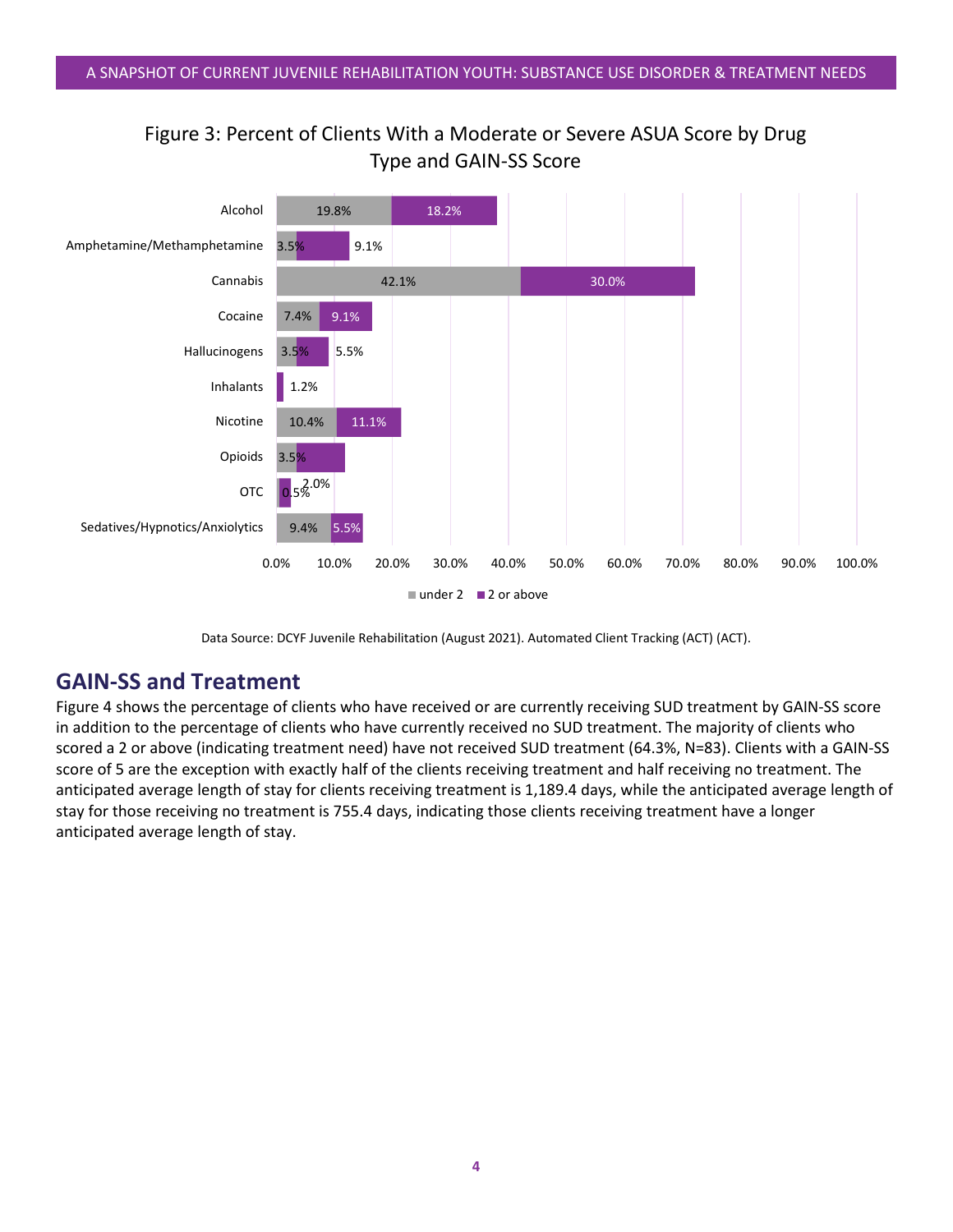

Figure 4: Percent of Clients Who Have Received or Are Currently Receiving Treatment by GAIN-SS Sccore

Figure 5 shows the percentage of clients receiving SUD treatment by gender and GAIN-SS scores. While male clients make up the majority of all JR clients (92.2%), they are underrepresented when it comes to receiving SUD treatment in comparison to female clients. The majority of females who scored a 2 or above on the GAIN-SS have received or are receiving treatment (69.2%) while only 31.9% of males who scored a 2 or above have or are receiving treatment.



Figure 5: Percent of Clients Receiving Treatment by Gender and GAIN-SS Score

Data Source: DCYF Juvenile Rehabilitation (August 2021). Automated Client Tracking (ACT).

Data Source: DCYF Juvenile Rehabilitation (August 2021). Automated Client Tracking (ACT)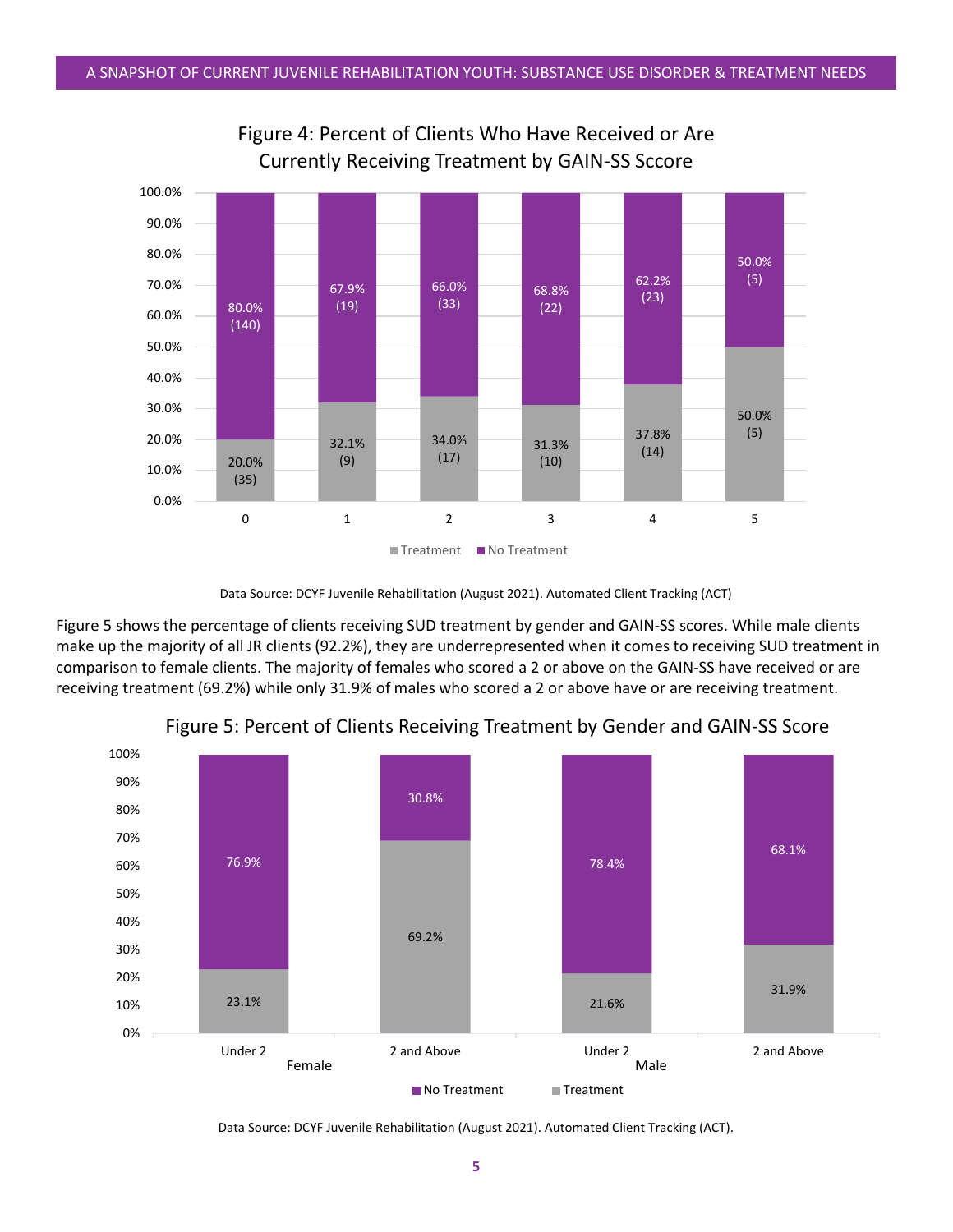#### A SNAPSHOT OF CURRENT JUVENILE REHABILITATION YOUTH: SUBSTANCE USE DISORDER & TREATMENT NEEDS

Figure 6 shows the percentage of clients receiving SUD treatment by race/ethnicity for clients with a GAIN-SS score of 2 or more. The majority of all races are not receiving treatment. Hispanic clients have the highest percentage of receiving treatment at 47.1% followed by White clients at 38.9 percent.



Figure 6: Percent of Clients Receiving Treatment by Race/Ethnicity (GAIN-SS Score 2 or more)

Data Source: DCYF Juvenile Rehabilitation (August 2021). Automated Client Tracking (ACT)

WSRDAC/M Reporting Standard: Yes; AI/AN, Multiracial included in AI/AN counts and Black/African American, Multiracial included in Black/African American counts

Table 2 shows the percentage of clients receiving treatment by SUD treatment type (Intensive Outpatient, Intensive Inpatient, Outpatient, and/or Education) and outcome of treatment. Of those clients in treatment or receiving it earlier in their JR sentence (N=90), the majority of clients were placed into Intensive Outpatient Substance Use treatment (70%) followed by Outpatient Substance Use treatment (15.6%). Of those 90 clients, 3 clients (3.3%) either did not receive the recommended treatment or refused the recommended treatment. Regardless of treatment type, the majority of clients have either completed treatment or are still receiving treatment.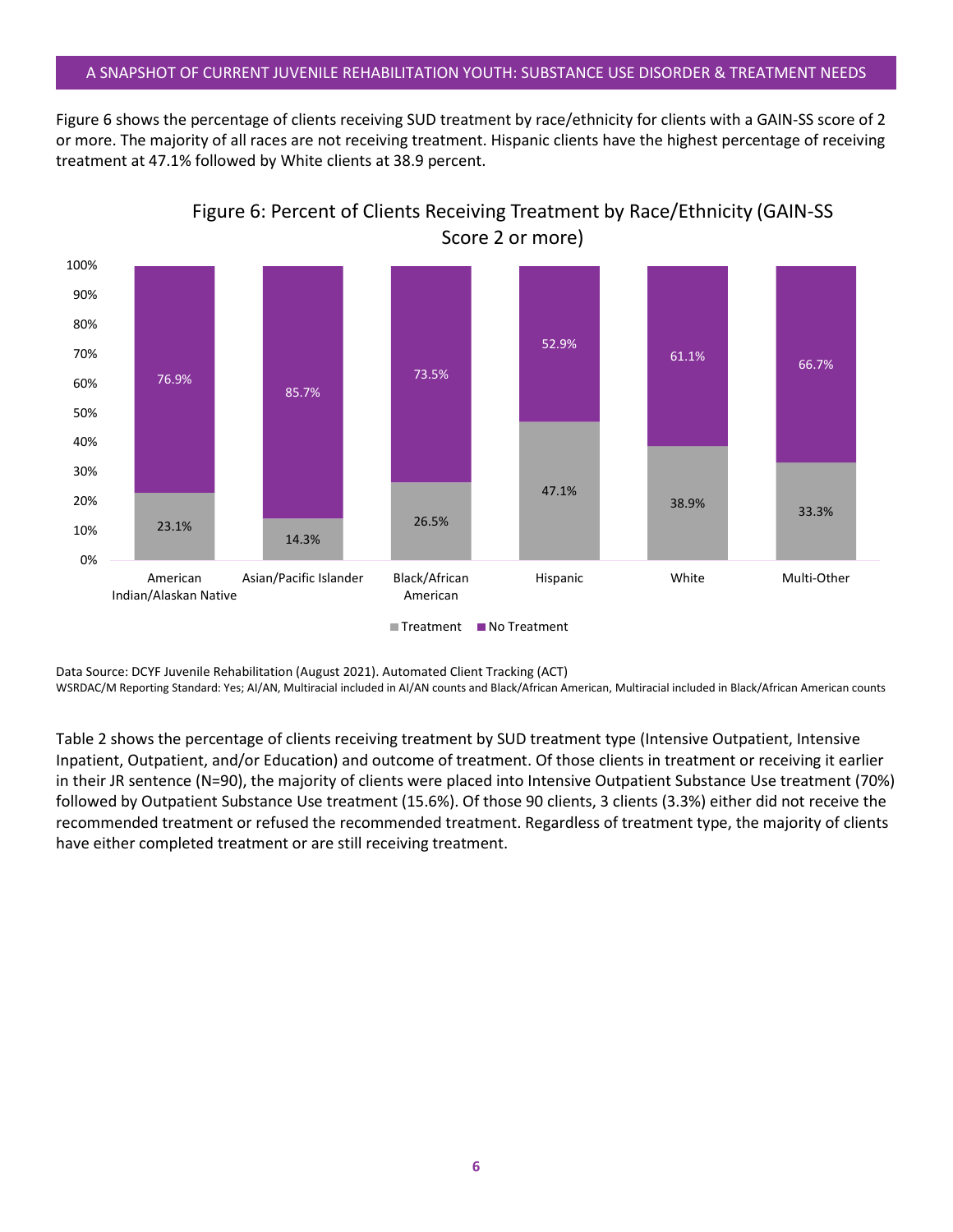#### **Table 2**

*Percent of Clients Receiving Treatment by Treatment Type and Outcome*

|                                        | Drug/Alcohol<br><b>Intensive</b><br><b>Education</b><br><b>Outpatient</b> |        |       | <b>Intensive</b><br>Inpatient |       | <b>Outpatient</b> |       |        |
|----------------------------------------|---------------------------------------------------------------------------|--------|-------|-------------------------------|-------|-------------------|-------|--------|
| <b>Outcome</b>                         | Count                                                                     | %      | Count | %                             | Count | %                 | Count | %      |
| Completed                              | 36                                                                        | 59.0%  | 2     | 33.3%                         | 5     | 41.7%             | 6     | 46.2%  |
| Dropped out                            | 2                                                                         | 3.3%   | 0     | 0.0%                          | 0     | 0.0%              | 0     | 0.0%   |
| Expelled                               | 0                                                                         | 0.0%   | 0     | 0.0%                          | 1     | 8.3%              | 0     | 0.0%   |
| Non-compliance                         | 3                                                                         | 4.9%   | 0     | 0.0%                          | 0     | 0.0%              | 0     | 0.0%   |
| Released/transferred before completion | 0                                                                         | 0.0%   | 0     | 0.0%                          | 0     | 0.0%              | 1     | 7.7%   |
| Still receiving treatment              | 20                                                                        | 32.8%  | 4     | 66.7%                         | 6     | 50.0%             | 6     | 46.2%  |
| Total                                  | 61                                                                        | 100.0% | 6     | 100.0%                        | 12    | 100.0%            | 13    | 100.0% |

\* Youth can be in more than one treatment type

<span id="page-8-0"></span>Data Source: DCYF Juvenile Rehabilitation (August 2021). Automated Client Tracking (ACT).

# **GAIN-SS and ITA**

Domains 8A and 8B of the ITA were examined to assess any previous drug/alcohol use and treatment as well as current use. This report used the initial ITA only, as not every client had been given a reassessment or final ITA as of the date the data were collected.

Figure 7 shows the percentage of clients with a history of any drug or alcohol use by GAIN-SS score. The majority of clients report using drugs or alcohol at some point before being admitted to JR, with only 1.6% of clients who scored a 2 or above on the GAIN-SS reporting to have never used drugs or alcohol in the past compared to 14.3% of clients who scored below a 2 on the GAIN-SS.



# Figure 7: Percent of Clients With a History of

Data Source: DCYF Juvenile Rehabilitation (August 2021). Automated Client Tracking (ACT)

Table 3 shows the percentage of clients who self-report a history of SUD referrals and treatment prior to their JR admission, by GAIN-SS Score. The majority of clients who scored less than 2 on the GAIN-SS report having never been referred for a SUD assessment (72.9%) while 20.7% of clients scoring below 2 on the GAIN-SS have previously been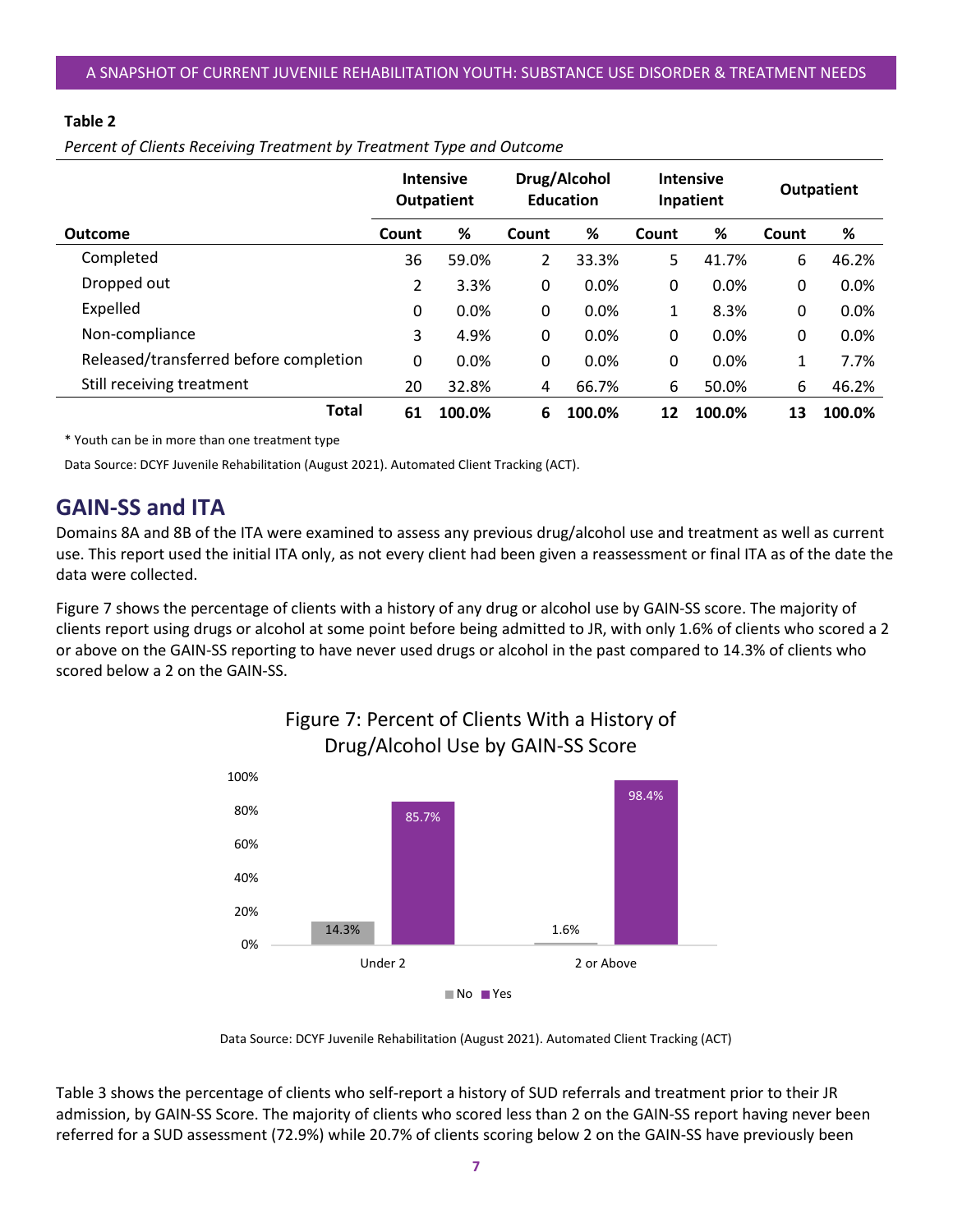#### A SNAPSHOT OF CURRENT JUVENILE REHABILITATION YOUTH: SUBSTANCE USE DISORDER & TREATMENT NEEDS

diagnosed with substance abuse or as dependent/addicted. Nearly half, 45%, of clients who scored a 2 or above on the GAIN-SS have never been referred for a SUD assessment, while 42.7% of clients who scored a 2 or above have previously been diagnosed with substance abuse or as dependent/addicted. The majority of all clients, regardless of GAIN-SS score, have no history of attending any SUD treatment. Of those clients who scored under 2 on the GAIN-SS, 38 clients have previously attended treatment with the majority doing so at the court's direction (50%). Similarly, for those clients who scored a 2 or above on the GAIN-SS, 60 clients have previously attended treatment, with the majority doing so at the court's direction (75%, N=45). The majority of youth are coming in to JR reporting that they've never been referred for a SUD assessment, yet rates of need are high.

#### **Table 3**

*History of SUD Referrals and Treatment By GAIN-SS Score*

|                                         |              | <b>Under 2</b> |        | 2 or Above |        |
|-----------------------------------------|--------------|----------------|--------|------------|--------|
| <b>History of Referrals</b>             |              | Count          | ℅      | Count      | %      |
| Diagnosed as Abuse                      |              | 24             | 11.8%  | 25         | 19.4%  |
| Diagnosed as Dependent/Addicted         |              | 18             | 8.9%   | 30         | 23.3%  |
| Referred but Never Assessed             |              | 12             | 5.9%   | 13         | 10.1%  |
| Never Referred for Assessment           |              | 148            | 72.9%  | 58         | 45.0%  |
| Diagnosed as No Problem                 |              | 1              | 0.5%   | 3          | 2.3%   |
|                                         | <b>Total</b> | 203            | 100.0% | 129        | 100.0% |
|                                         |              |                |        |            |        |
| <b>History of Attending Treatment</b>   |              | Count          | ℅      | Count      | %      |
| <b>Attended at Court Direction</b>      |              | 19             | 9.4%   | 45         | 34.9%  |
| Attended at Parent/School/Other Request |              | 14             | 6.9%   | 9          | 7.0%   |
| <b>Voluntarily Attended</b>             |              | 5              | 2.5%   | 6          | 4.7%   |
| Never Attended                          |              | 165            | 81.3%  | 69         | 53.5%  |
|                                         | Total        | 203            | 100.0% | 129        | 100.0% |

Data Source: DCYF Juvenile Rehabilitation (August 2021). Automated Client Tracking (ACT).

## <span id="page-9-0"></span>**Discussion**

This study provides insight into the SUD needs and treatment for current JR clients. While this study does indicate that some clients with treatment need based on GAIN-SS scores of 2 or above are receiving treatment, the majority of these clients with SUD treatment needs are not receiving treatment (64.3%, N=83). Additionally, 21.7% (N=44) of clients scoring less than a 2 on the GAIN-SS are receiving SUD treatment, indicating that the GAIN-SS is not sufficient at identifying youth with SUD treatment needs. Furthermore, only 38.9% (N=129) of JR clients scored a 2 or more on the GAIN-SS while 50.6% (N=168) of all JR clients, regardless of GAIN-SS score, have at least one moderate, severe, or combination thereof, level of dependency on one more drugs based on the ASUA. These findings indicate that clients initially scoring below a 2 on the GAIN-SS are often later identified as having a SUD treatment need, and possibly show the benefit of administering the ASUA to all youth, regardless of GAIN-SS score as this is possibly the youth's first access to any treatment. Therefore, JR should reexamine the current SUD assessments being used (GAIN-SS and ASUA) to ensure the assessments used are more accurately identifying clients with SUD treatment need and in a timeframe that provides the client with a greater opportunity to access treatment. A GAIN-SS score of under 2 should not rule out that a client may have a SUD treatment need, as shown by the data in this report, and a lower cutoff score could more accurately capture SUD treatment need. A more reliable way of accurately identifying clients who have an SUD treatment need would benefit the JR population overall.

Importantly, JR needs to find ways to expand evidence-based SUD treatment services to a larger proportion of the JR population. This can be accomplished with more SUD treatment dedicated staff and more funding dedicated to